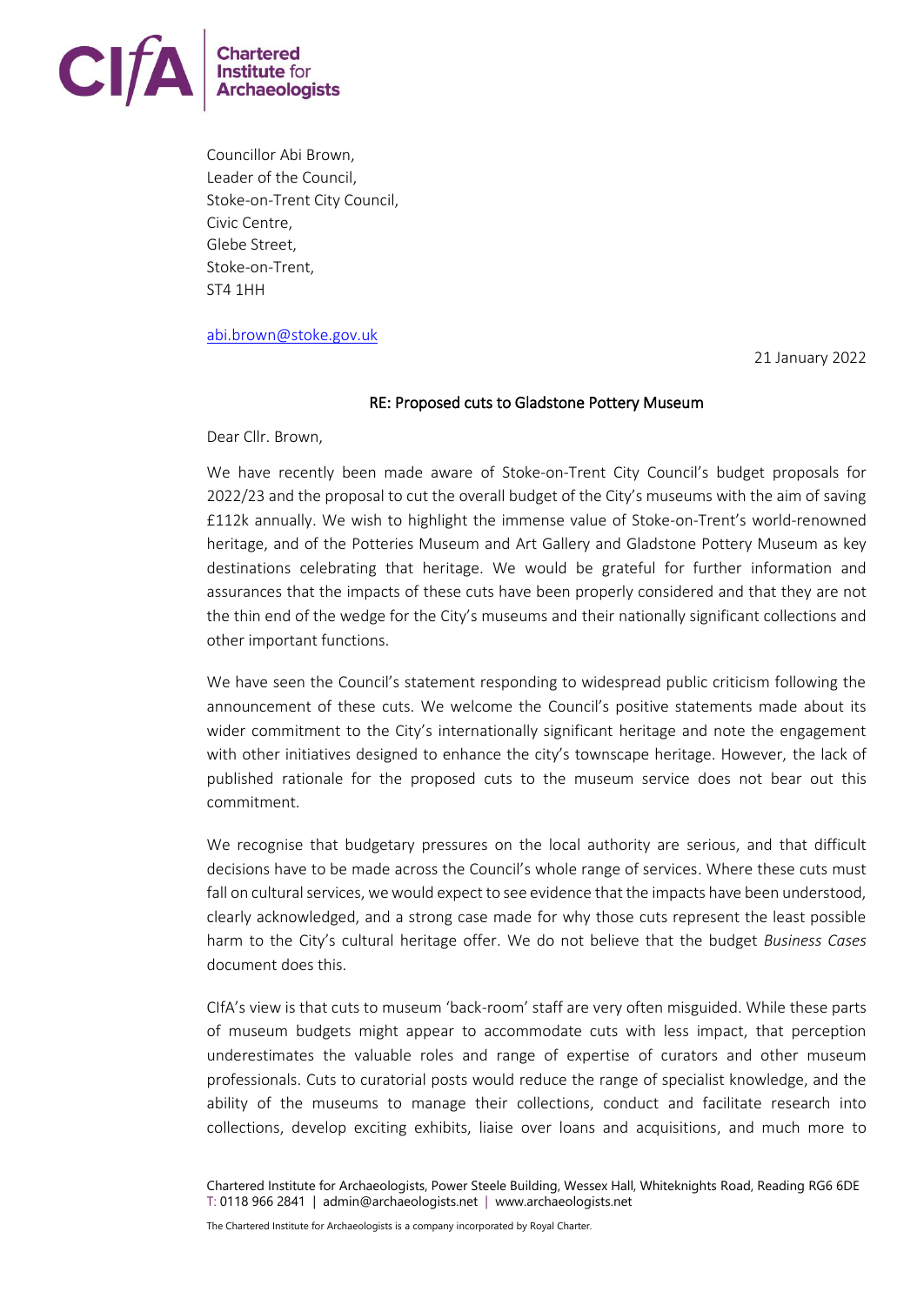provide huge public benefits from culture, heritage, tourism, and civic pride. We are also concerned that reducing opening hours would reduce visitor numbers, depressing the measures of the value of the museums, and encouraging further cuts.

We have witnessed these damaging patterns before and we urge you to re-examine the judgement in the Council's 'business case' that this proposal represents a 'minimal impact'. At present, the business case for the proposed cuts does not show any cost/benefit analysis of the museum's opening to the public, nor of the impact of staff reductions on the service's ability to function and generate value.

We also recommend that the Council gives thought to the potential impact on the Museum's ACE Accreditation. The museum could be in breach of the Accreditation Standard which in turn could prevent the museum from seeking ACE funding and possibly impact any recent funding which was contingent upon Museum Accreditation.

We would welcome

- confirmation that the PMAG's management of the Staffordshire Hoard exhibits and collection, its wider archaeological collections, and the associated archaeological expertise among the museum's staff will not be adversely affected by the cuts and that the Council retains a long-term commitment to this nationally significant collection
- an explanation as to how the loss of both the Senior and Assistant Curators of Ceramics would not jeopardise the designated status of the ceramics collection and the ability of the museum to celebrate the world-renowned heritage of the Staffordshire Potteries
- confirmation that the museum's collecting functions (where archaeological archives are deposited following the conclusion of archaeological work which is undertaken during development and required by the planning system) will not be impacted
- reassurance that any cuts agreed by the Council following consultation will be part of a long-term plan for sustaining of the museums service and continued delivery of a quality public service as its core objectives,

As we emerge from the Pandemic, increased domestic tourism and appreciation for the heritage on our doorstep is a cause for optimism and we urge the Council to use the opportunity of the budget consultation to reflect on the case for these cuts, looking at the potential impact not only on the Council's reputation, but on the quality of its heritage offer.

Yours sincerely,

Reynox

Rob Lennox *BSc (Econ) MA PhD ACIfA MCIPR* Senior Advocacy Coordinator, CIfA